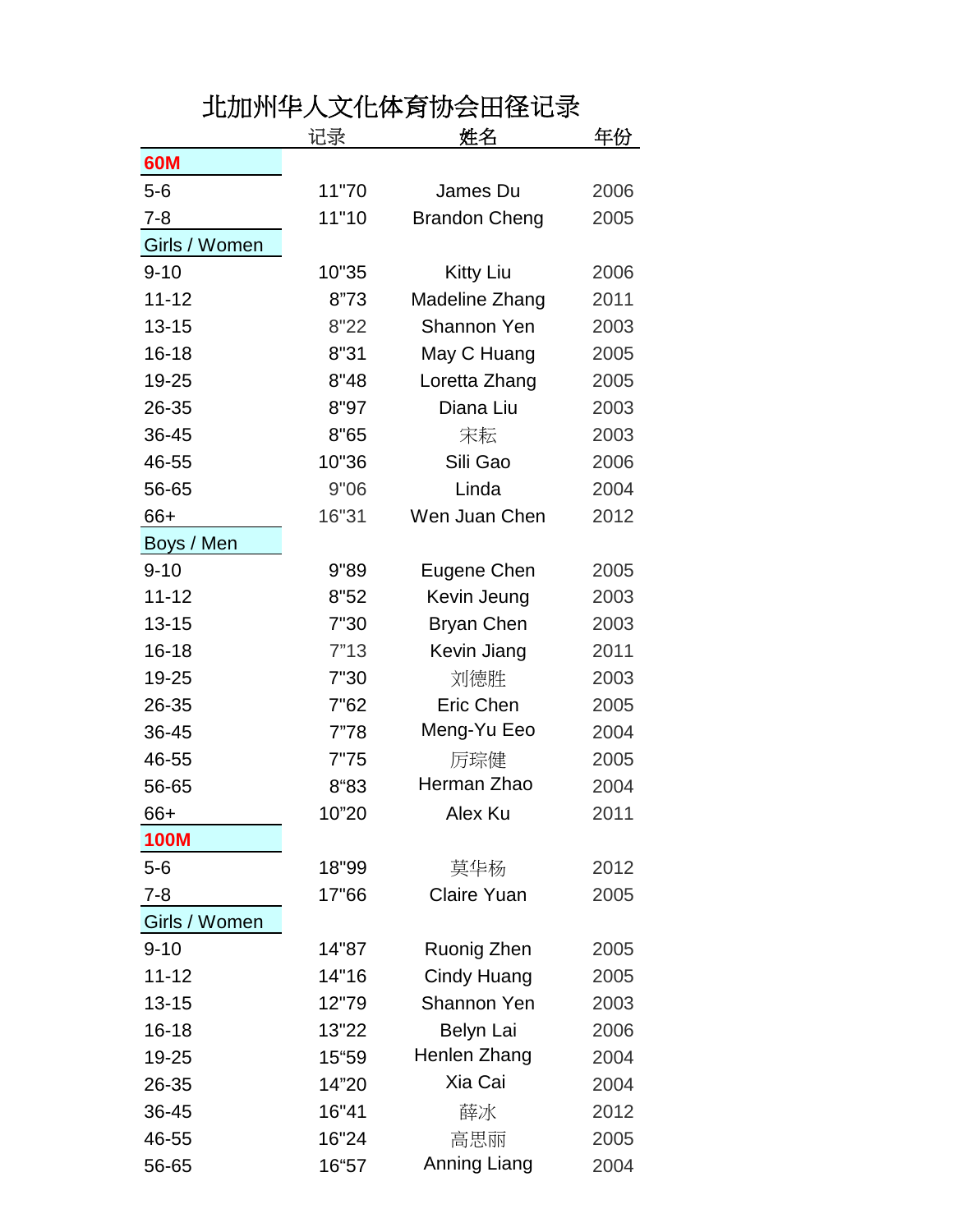| 66+                | 18"15 | 姜雪琴                          | 2012 |
|--------------------|-------|------------------------------|------|
| Boys / Men         |       |                              |      |
| $9 - 10$           | 15"00 | Xiao Wen Xie                 | 2005 |
| $11 - 12$          | 13"53 | Chang Zhou Gong              | 2004 |
| $13 - 15$          | 12"25 | <b>Kevin Shiao</b>           | 2004 |
| $16 - 18$          | 11"55 | James Chen                   | 2005 |
| 19-25              | 11"56 | <b>Michael Gabrel Speech</b> | 2005 |
| 26-35              | 11"61 | <b>Grant Guo</b>             | 2005 |
| 36-45              | 11"50 | Meng-Yu Eeo                  | 2004 |
| 46-55              | 11"46 | 厉琮健                          | 2004 |
| 56-65              | 12"36 | 厉琮健                          | 2011 |
| 66+                | 13"98 | Herman Zhou                  | 2004 |
| <b>100M Hurdle</b> |       |                              |      |
| Girls / Women      |       |                              |      |
| 19-25              | 16"45 | Song, Shelley                | 2006 |
| 26-35              | 17"19 | Loretta Zhang                | 2005 |
| 36-45              | 16"57 | Grace Kloba                  | 2005 |
| 46-55              | 17"60 | <b>Shelly Song</b>           | 2003 |
| Boys / Men         |       |                              |      |
| $16 - 18$          | 15"42 | <b>William Meng</b>          | 2003 |
| 19-25              | 18"80 | 孔单                           | 2003 |
| 26-35              | 15"34 | Alan Cheung                  | 2004 |
| 36-45              | 16"47 | 高文                           | 2005 |
| <b>200M</b>        |       |                              |      |
| $5-6$              | 47"14 | Eric Liu                     | 2006 |
| 7-8                | 40"83 | <b>Tigersunny Chen</b>       | 2006 |
| Girls / Women      |       |                              |      |
| $9 - 10$           | 36"31 | Ruoning Zha                  | 2005 |
| $11 - 12$          | 29"78 | Cindy Huang                  | 2005 |
| $13 - 15$          | 27"43 | May C Huang                  | 2004 |
| $16 - 18$          | 27"91 | May C Huang                  | 2005 |
| 19-25              | 35"37 | <b>Ashley Hu</b>             | 2005 |
| 26-35              | 33"20 | <b>Tracy Zhou</b>            | 2003 |
| 36-45              | 31"29 | 趙嬿                           | 2003 |
| 46-55              | 37"59 | Penny Peng                   | 2005 |
| 66 up              | 54"88 | 贾巧                           | 2011 |
| Boys / Men         |       |                              |      |
| $9 - 10$           | 35"09 | Benjamin Wong                | 2005 |
| $11 - 12$          | 29"31 | Chang Zhou Gong              | 2004 |
| $13 - 15$          | 24"80 | <b>Bryan Chan</b>            | 2003 |
| $16 - 18$          | 23"62 | John Lee                     | 2003 |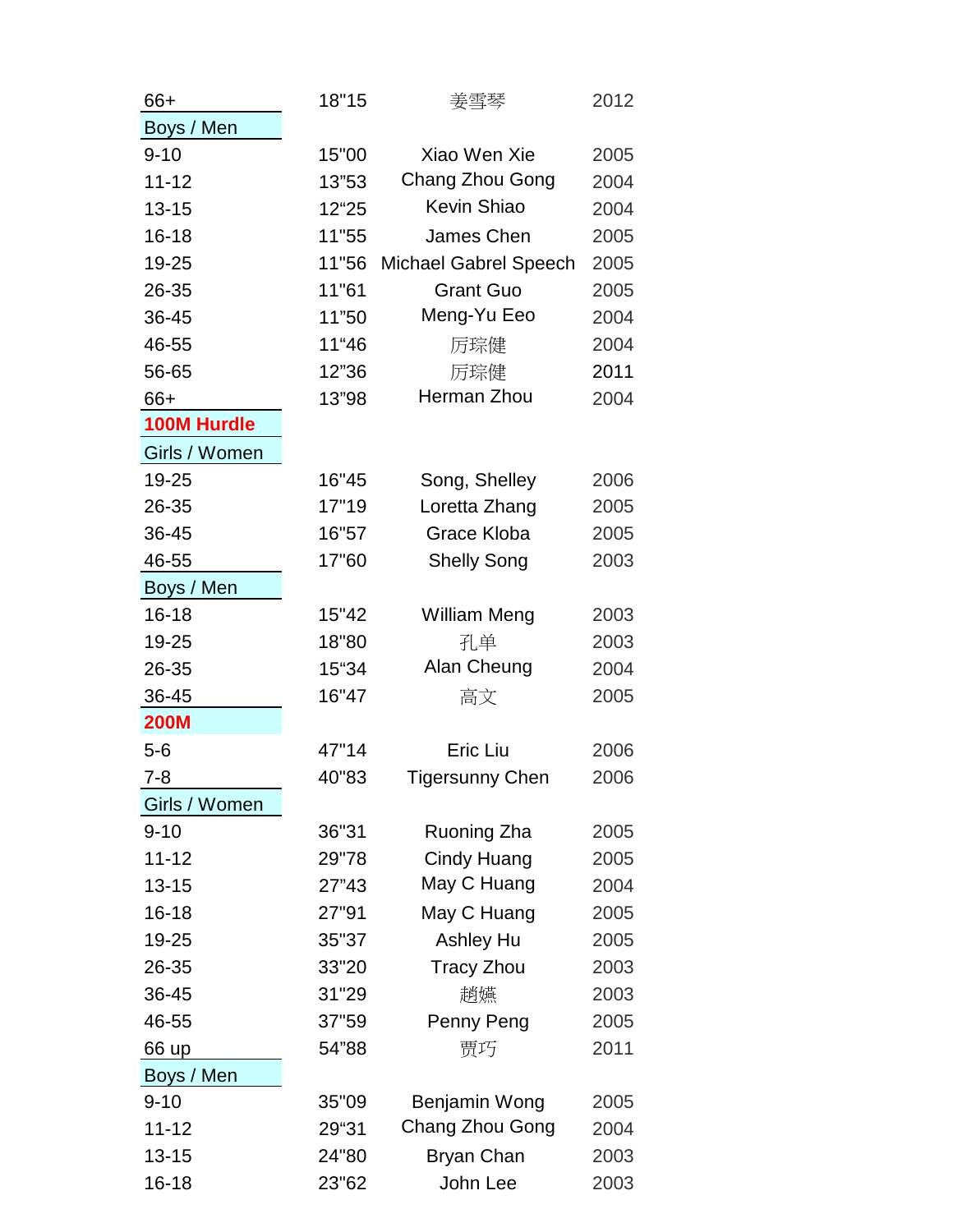| 19-25         | 24"10   | James Chen            | 2006 |
|---------------|---------|-----------------------|------|
| 26-35         | 23"69   | <b>Grant Guo</b>      | 2005 |
| 36-45         | 25"30   | 楊明耀                   | 2003 |
| 46-55         | 24"20   | 厉琮健                   | 2003 |
| 56-65         | 25"97   | 厉琮健                   | 2011 |
| 66+           | 42"54   | 古正夫                   | 2012 |
| 400M          |         |                       |      |
| $5-6$         | 1'51"09 | <b>Winston Xu</b>     | 2011 |
| $7 - 8$       | 1'21"80 | <b>Daniel Keirouz</b> | 2005 |
| Girls / Women |         |                       |      |
| $9 - 10$      | 1'18"22 | <b>Rachel Keirouz</b> | 2005 |
| $11 - 12$     | 1'04"80 | <b>Cindy Huang</b>    | 2004 |
| $13 - 15$     | 1'05"30 | May C Huang           | 2003 |
| $16 - 18$     | 1'02"25 | May C Huang           | 2005 |
| 19-25         | 1'13"15 | Helen Zhang           | 2004 |
| 26-35         | 1'08"22 | Hiu Nam Chio          | 2004 |
| 36-45         | 1'14"97 | 张珩                    | 2011 |
| 46-55         | 1'22"29 | Penny Peng            | 2005 |
| Boys / Men    |         |                       |      |
| $9 - 10$      | 1'21"44 | Andy Lu               | 2012 |
| $11 - 12$     | 1'08"79 | Jeffrey Chen          | 2006 |
| $13 - 15$     | 58"06   | 周宇翔                   | 2012 |
| 16-18         | 51"97   | James Chen            | 2005 |
| 19-25         | 56"04   | James Chen            | 2006 |
| 26-35         | 58"40   | Liang Zhang           | 2004 |
| 36-45         | 57"32   | <b>Matt Dickstein</b> | 2006 |
| 46-55         | 58"09   | 厉琮健                   | 2006 |
| 56-65         | 1'01"47 | 厉琮健                   | 2011 |
| 66 up         | 1'38"50 | Alex Ku               | 2011 |
| 800M          |         |                       |      |
| $7 - 8$       | 2'55"42 | <b>Daniel Keirouz</b> | 2005 |
| Girls / Women |         |                       |      |
| $9 - 10$      | 2'57"58 | <b>Rachel Keiroz</b>  | 2005 |
| $11 - 12$     | 2'40"20 | Cindy Huang           | 2005 |
| $13 - 15$     | 2'25"03 | May C Huang           | 2003 |
| $16 - 18$     | 2'30"06 | May C Huang           | 2005 |
| 26-35         | 3'12"00 | Beirong Lu            | 2005 |
| 36-45         | 2'56"94 | Li Zhang              | 2005 |
| 46-55         | 3'25"57 | Hua Wang              | 2004 |
| Boys / Men    |         |                       |      |
| $9 - 10$      | 3'13"00 | Benjamin Wong         | 2005 |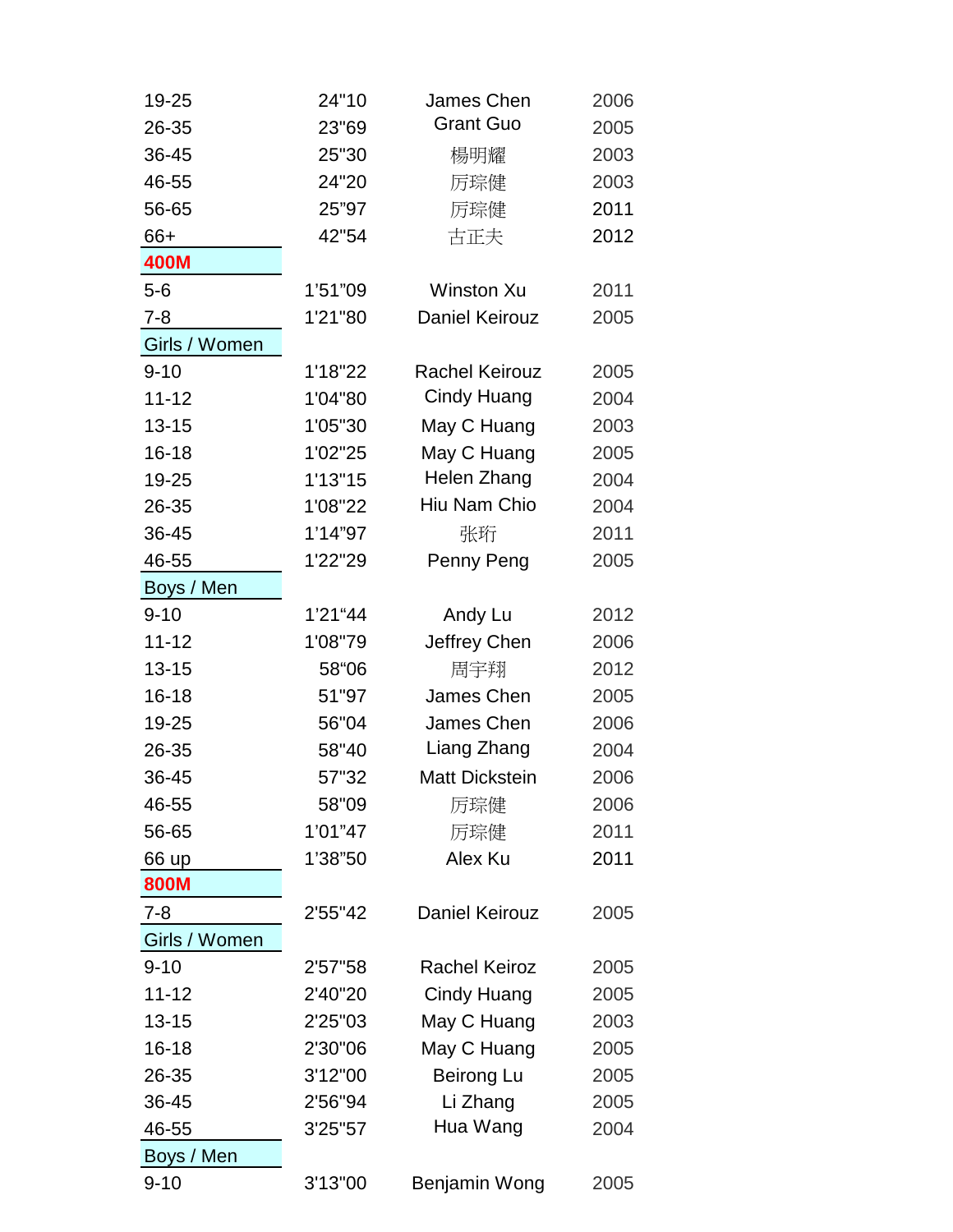| $11 - 12$     | 2'54"75  | Wenxiang Wei         | 2004 |  |
|---------------|----------|----------------------|------|--|
| $13 - 15$     | 2'17"40  | 潘泓如                  | 2003 |  |
| $16 - 18$     | 2'09"06  | Nelson A Yu          | 2005 |  |
| 19-25         | 2'14"30  | <b>Chikara Omine</b> | 2003 |  |
| 26-35         | 2'24"60  | Adolfo Lim           | 2004 |  |
| 36-45         | 2'15"55  | 黄建涛                  | 2006 |  |
| 46-55         | 2'28"48  | Tony Fong            | 2006 |  |
| 56-65         | 2'45"70  | 李兆伟                  | 2007 |  |
| 66+           | 5'00"00  | Qingfeng Ma          | 2012 |  |
| <b>1500M</b>  |          |                      |      |  |
| Girls / Women |          |                      |      |  |
| $13 - 15$     | 5'26"68  | Cindy Huang          | 2006 |  |
| $16 - 18$     | 5'10"13  | May C Huang          | 2005 |  |
| 19-25         | 4'59"20  | May C Huang          | 2003 |  |
| 26-35         | 5'13"70  | 李雪非                  | 2003 |  |
| 36-45         | 5'38"90  | Yahong Yao           | 2006 |  |
| 46-55         | 6'48"91  | Hua Wang             | 2004 |  |
| Boys / Men    |          |                      |      |  |
| $13 - 15$     | 5'16"20  | Andy Zhang           | 2006 |  |
| $16 - 18$     | 4'31"64  | Victor T Ho          | 2005 |  |
| 19-25         | 4'33"13  | Jason Wang           | 2005 |  |
| 26-35         | 4'50"00  | 张宇                   | 2011 |  |
| 36-45         | 4'43"40  | 黄建涛                  | 2006 |  |
| 46-55         | 4'46"94  | Tony Fong            | 2006 |  |
| 56-65         | 5'37"53  | <b>Patrick Lee</b>   | 2003 |  |
| 3000M         |          |                      |      |  |
| Girls / Women |          |                      |      |  |
| $16 - 18$     | 11'58"35 | May C Huang          | 2005 |  |
| 19-25         | 12'27"97 | <b>Cindy Huang</b>   | 2005 |  |
| 26-35         | 12'15"65 | Monica Zhuang        | 2006 |  |
| 36-45         | 13'44"88 | 姚雅红                  | 2011 |  |
| 46-55         | 16'45"30 | Yan Lin Wang         | 2005 |  |
| Boys / Men    |          |                      |      |  |
| $13 - 15$     | 14'56"00 | Andy Zhang           | 2005 |  |
| $16 - 18$     | 9'53"18  | Victor Ho            | 2006 |  |
| 19-25         | 10'17"00 | Jason Wang           | 2005 |  |
| 26-35         | 10'42"53 | 张宇                   | 2011 |  |
| 36-45         | 10'10"21 | Xiaochun Nie         | 2006 |  |
| 46-55         | 10'10"21 | <b>Aaron Pierson</b> | 2006 |  |
| 56-65         | 13'04"08 | <b>Patrick Lee</b>   | 2011 |  |
| 4x100M Relay  |          |                      |      |  |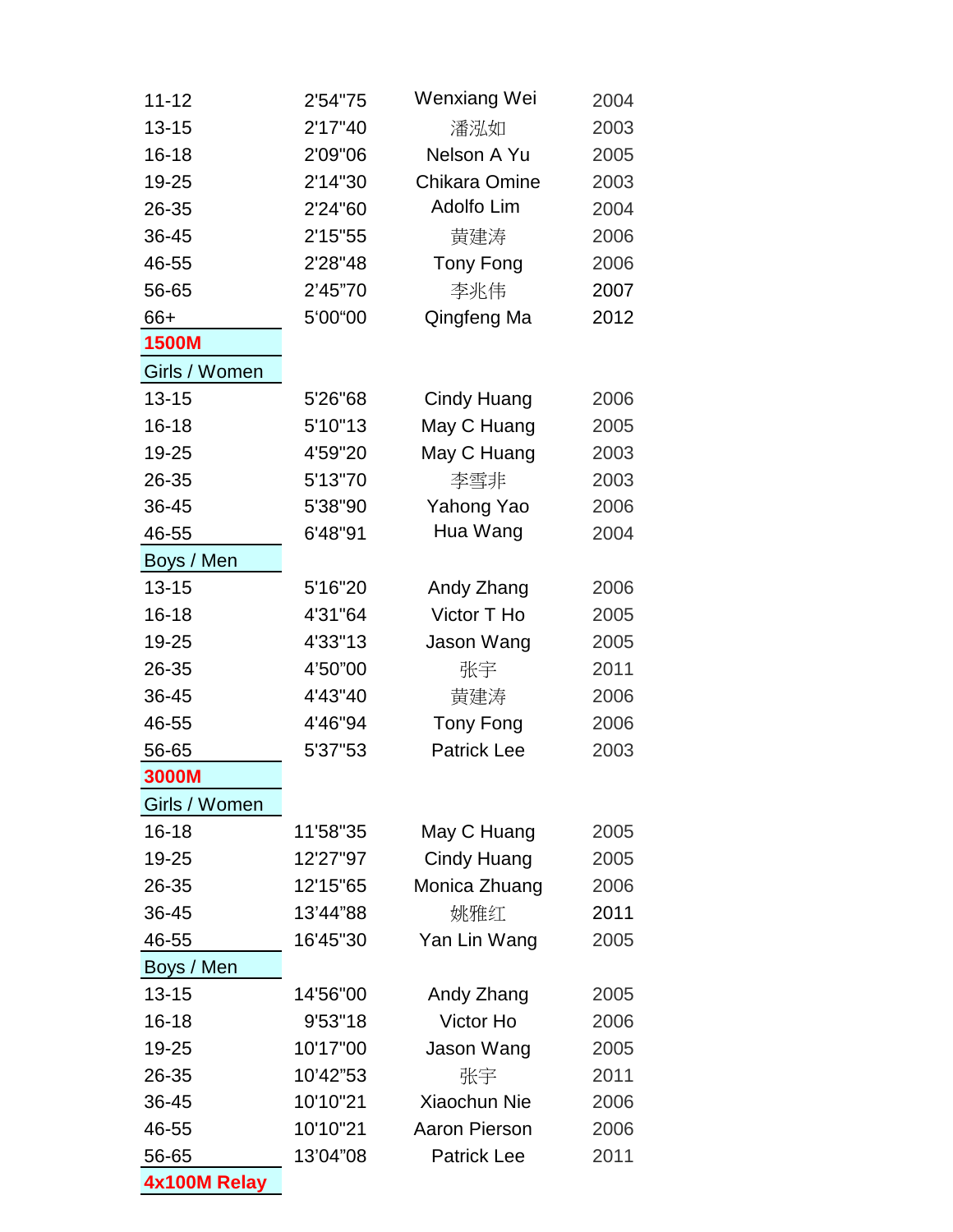| $7 - 8$          | 1'13"20 | <b>SCEA</b>      | 2005 |
|------------------|---------|------------------|------|
| Girls / Women    |         |                  |      |
| $9 - 10$         | 1'16"90 | 清华               | 2006 |
| $11 - 12$        | 1'01"25 | <b>SFSE</b>      | 2003 |
| $13 - 15$        | 53"50   | <b>SFSE</b>      | 2003 |
| $16 - 18$        | 54"53   | 清华               | 2006 |
| 19-25            | 1'07"54 | 清华               | 2005 |
| 26-35            | 59"33   | 清华               | 2005 |
| 36-45            | 1'04"38 | 中联               | 2003 |
| 46-55            | 1'07"93 | 清华               | 2005 |
| Boys / Men       |         |                  |      |
| $9 - 10$         | 1'13"34 | 野鹅               | 2005 |
| $11 - 12$        | 59"78   | <b>SFSE</b>      | 2003 |
| $13 - 15$        | 50"34   | SFSE1            | 2003 |
| $16 - 18$        | 47"41   | <b>ETC</b>       | 2005 |
| 19-25            | 46"07   | <b>ETC</b>       | 2005 |
| 26-35            | 47"90   | 清华               | 2005 |
| 36-45            | 47"60   | 野鹅               | 2004 |
| 46-55            | 54"86   | 中联               | 2006 |
| 4x400M Relay     |         |                  |      |
| Girls / Women    |         |                  |      |
| 16-18            | 4'51"16 | ETC-C            | 2005 |
| 19-25            | 4'44"47 | 北大               | 2012 |
| 26-35            | 5'17"87 | 清华               | 2006 |
| 36-45            | 5'37"80 | 清华               | 2005 |
| 46-55            | 7'07"   | <b>CHFD</b>      | 2004 |
| Boys / Men       |         |                  |      |
| $16 - 18$        | 3'45"81 | ETC-A            | 2005 |
| 19-25            | 3'47"00 | <b>ETC</b>       | 2005 |
| 26-35            | 3'55"33 | 清华               | 2005 |
| 36-45            | 4'18"70 | 清华               | 2005 |
| 46-55            | 5'10"56 | 清华               | 2011 |
| <b>High Jump</b> |         |                  |      |
| Girls / Women    |         |                  |      |
| $9 - 10$         | 1.00m   | Alaina Lui       | 2006 |
| $11 - 12$        | 1.05m   | <b>Katty Sun</b> | 2004 |
| $13 - 15$        | 1.45m   | Leona Shum       | 2004 |
| 19-25            | 1.00m   | Emma Li          | 2006 |
| 26-35            | 1.55m   | Grace Kloba      | 2005 |
| 36-45            | 1.38m   | Grace Kloba      | 2006 |
| 46-55            | 1.20m   | 高平               | 2003 |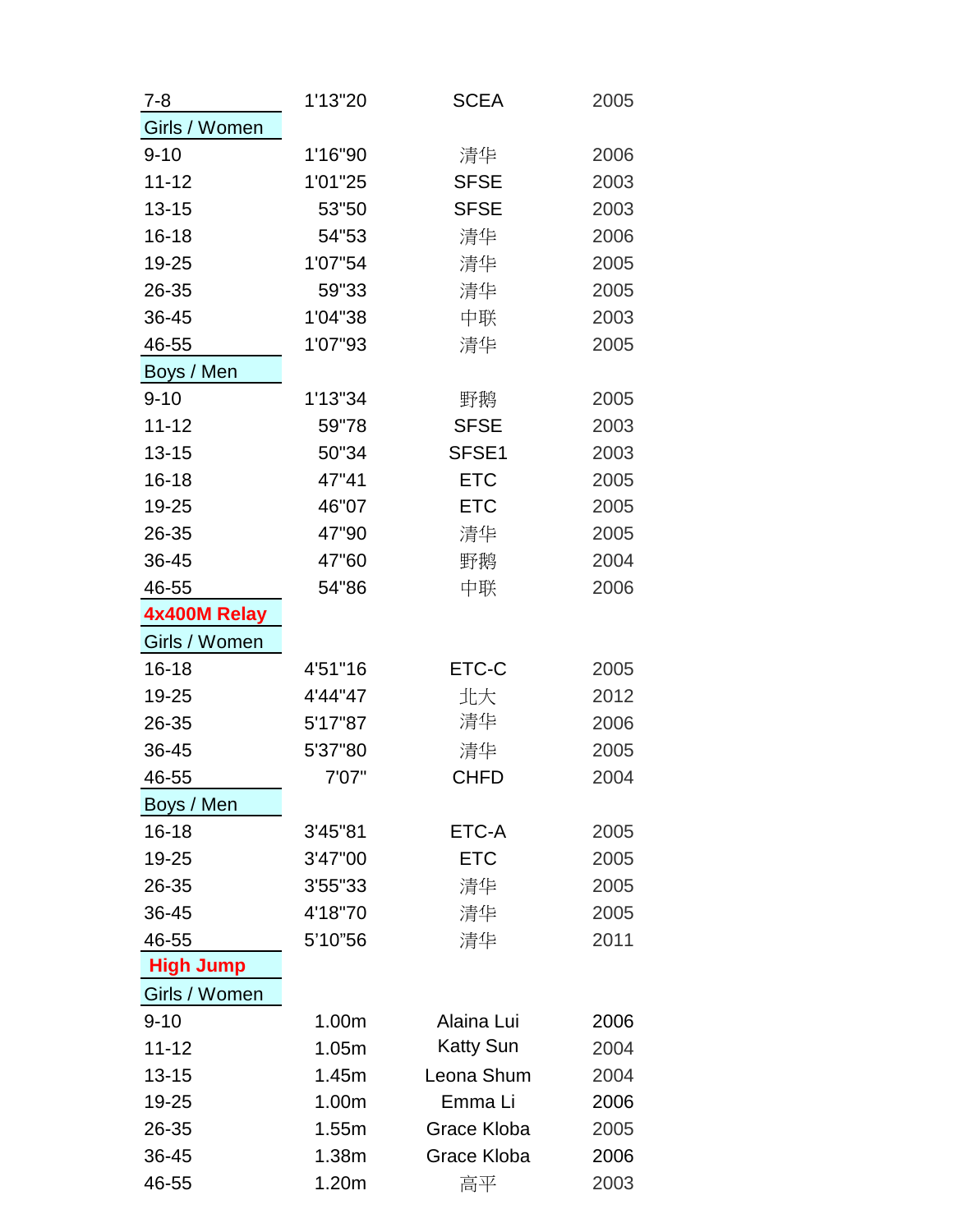| Boys / Men         |                   |                         |      |
|--------------------|-------------------|-------------------------|------|
| $7 - 8$            | 0.85m             | Aluin Lui               | 2006 |
| $9 - 10$           | 0.90 <sub>m</sub> | <b>Christopher Shen</b> | 2006 |
| $11 - 12$          | 1.25m             | Victor Du               | 2006 |
| $13 - 15$          | 1.57m             | Kelvin K Shum           | 2005 |
| $16 - 18$          | 1.60m             | <b>Michael Omine</b>    | 2003 |
| 19-25              | 1.82m             | Ren Chao                | 2012 |
| 26-35              | 1.81m             | Sheng Chun Wang         | 2011 |
| 36-45              | 1.65m             | Qun Wu                  | 2003 |
| 46-55              | 1.51m             | Jun Shan                | 2006 |
| 56-65              | 1.18m             | 張洪瑞                     | 2003 |
| <b>Long Jump</b>   |                   |                         |      |
| $5-6$              | 2.12m             | <b>Brandon Wang</b>     | 2011 |
| $7 - 8$            | 2.35m             | <b>Brandon Cheng</b>    | 2005 |
| Girls / Women      |                   |                         |      |
| $7 - 8$            | 2.04m             | Eva Lillian Hu          | 2006 |
| $9 - 10$           | 2.92m             | <b>Kitty Liu</b>        | 2006 |
| $11 - 12$          | 3.99m             | Christina Sung          | 2006 |
| $13 - 15$          | 4.45m             | Leona Shum              | 2004 |
| $16 - 18$          | 4.88m             | Belyn Lai               | 2006 |
| 26-35              | 4.13m             | Hn-Nam Choi             | 2004 |
| 36-45              | 3.85m             | 祝莉                      | 2012 |
| 46-55              | 3.60m             | 孫燕                      | 2003 |
| Boys / Men         |                   |                         |      |
| $7 - 8$            | 2.22m             | Alan Guo                | 2012 |
| 9-10               | 4.04m             | Cong Chen               | 2006 |
| $11 - 12$          | 3.88m             | Samuel Wang             | 2006 |
| $13 - 15$          | 5.19m             | Thams Tran              | 2004 |
| $16 - 18$          | 5.89m             | <b>Michael Omine</b>    | 2003 |
| 19-25              | 5.69m             | <b>Peter Cruz</b>       | 2005 |
| 26-35              | 5.19m             | Eddy C. Chou            | 2004 |
| 36-45              | 5.49m             | <b>Yiwen Huang</b>      | 2004 |
| 46-55              | 5.79m             | 厉琮健                     | 2006 |
| 56-65              | 3.76m             | 古正夫                     | 2003 |
| 66+                | 3.30m             | Alex Ku                 | 2005 |
| <b>Triple Jump</b> |                   |                         |      |
| Girls / Women      |                   |                         |      |
| $16 - 18$          | 10.25m            | Graham, Ryan            | 2006 |
| 26-35              | 9.31 <sub>m</sub> | Chang Hui Hu            | 2012 |
| 36-45              | 6.39m             | Hui Tang                | 2006 |
| 46-55              | 6.86m             | 高思丽                     | 2006 |